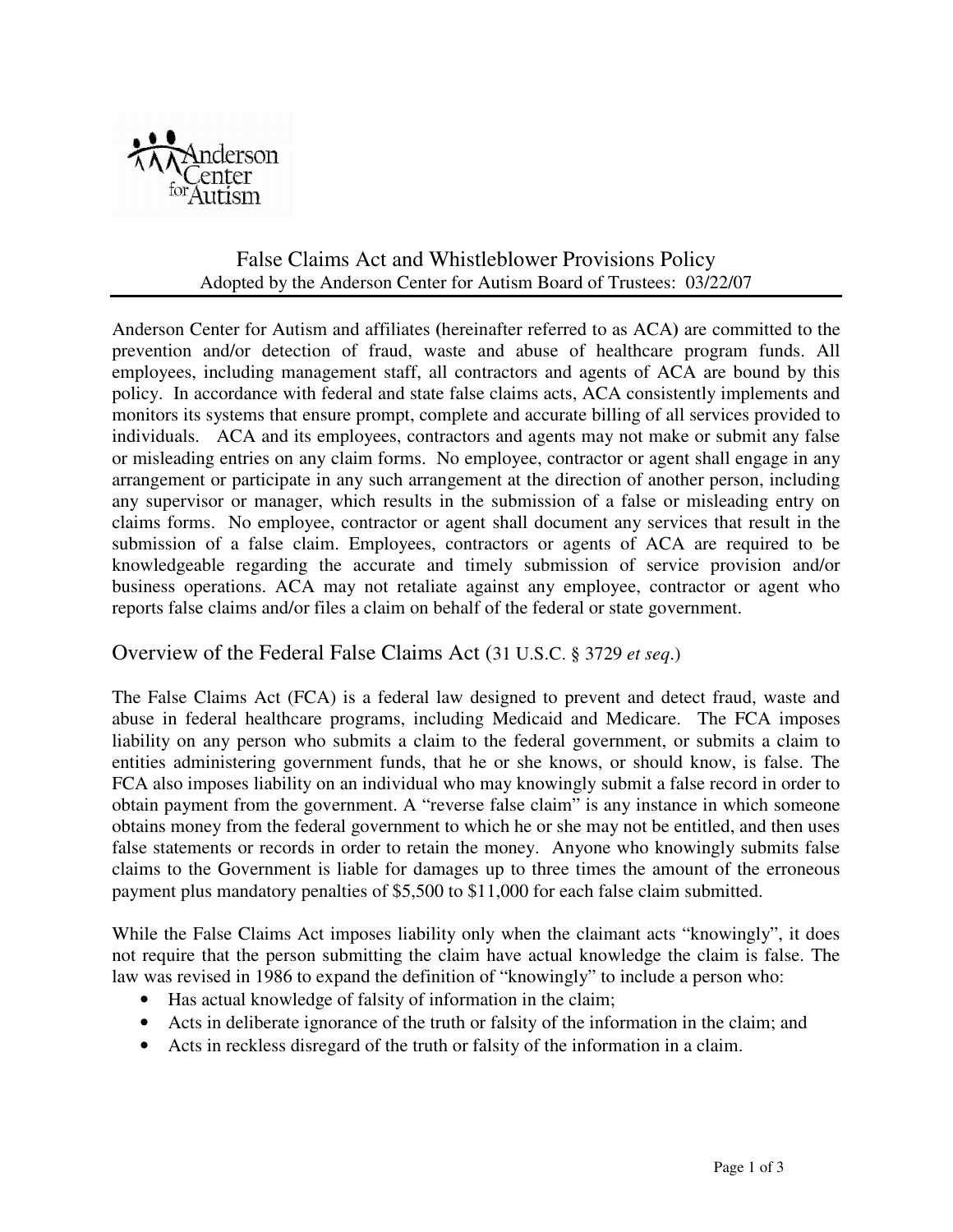## Whistleblower or "Qui Tam" Provisions

The False Claims Act also provides that private parties may bring an action against individuals and entities on behalf of the United States. These private parties, known as "qui tam relators" or "whistleblowers" may share in a percentage of the proceeds from an FCA action or settlement. If a lawsuit is successful, and provided certain legal requirements are met, the whistleblower may receive an award ranging from 15% - 30% of the amount recovered.

The False Claims Act does not require proof of a specific intent to defraud the Government. Providers can be prosecuted for a wide variety of conduct that leads to the submission of a false claim. Some examples include knowingly making false statements, falsifying records, submitting claims for services never performed or items never furnished, double-billing for items or services, using false records or statements to avoid paying the Government, or otherwise causing a false claim to be submitted.

The False Claims Act prohibits discrimination by ACA or any employer against an employee for taking lawful actions under the FCA. Any employee who is discharged, demoted, harassed, or otherwise discriminated against because of lawful acts by the employee in false claim actions is entitled to relief. Such relief may include reinstatement, double back pay, and compensation for any special damages.

New York False Claims Act (State Finance Law §§ 187-194)

The New York State False Claims Act (NYFCA) is similar to the Federal False Claims Act. It imposes penalties and fines upon individuals and entities who knowingly file false or fraudulent claims for payment from any state or local government, including health care programs such as Medicaid. The NYFCA also has a provision regarding "reverse false claims" similar to the federal FCA. This provision identifies that a person or entity will be liable in those instances in which the person obtains money form a state or local government top which he may not be entitled, and then uses false statements or records in order to retain the money.

The penalty for filing a false claim is six to twelve thousand dollars per claim plus three times the amount of damages which the state or local government sustains. A person who violates this act is liable for costs, including attorney fees, of a civil action brought to recover any penalty.

## "Qui tam" Civil Actions

The New York State False Claims Act allows private individuals to file lawsuits in state court as if they were state or local government parties, subject to possible limitations imposed by the NYS Attorney General or local government. If a suit concludes with payments back to the government, the person who started the case can recover 25 to 30 percent of the proceeds if the government did not participate in the suit, or 15 to 25 percent if the government did participate in the suit.